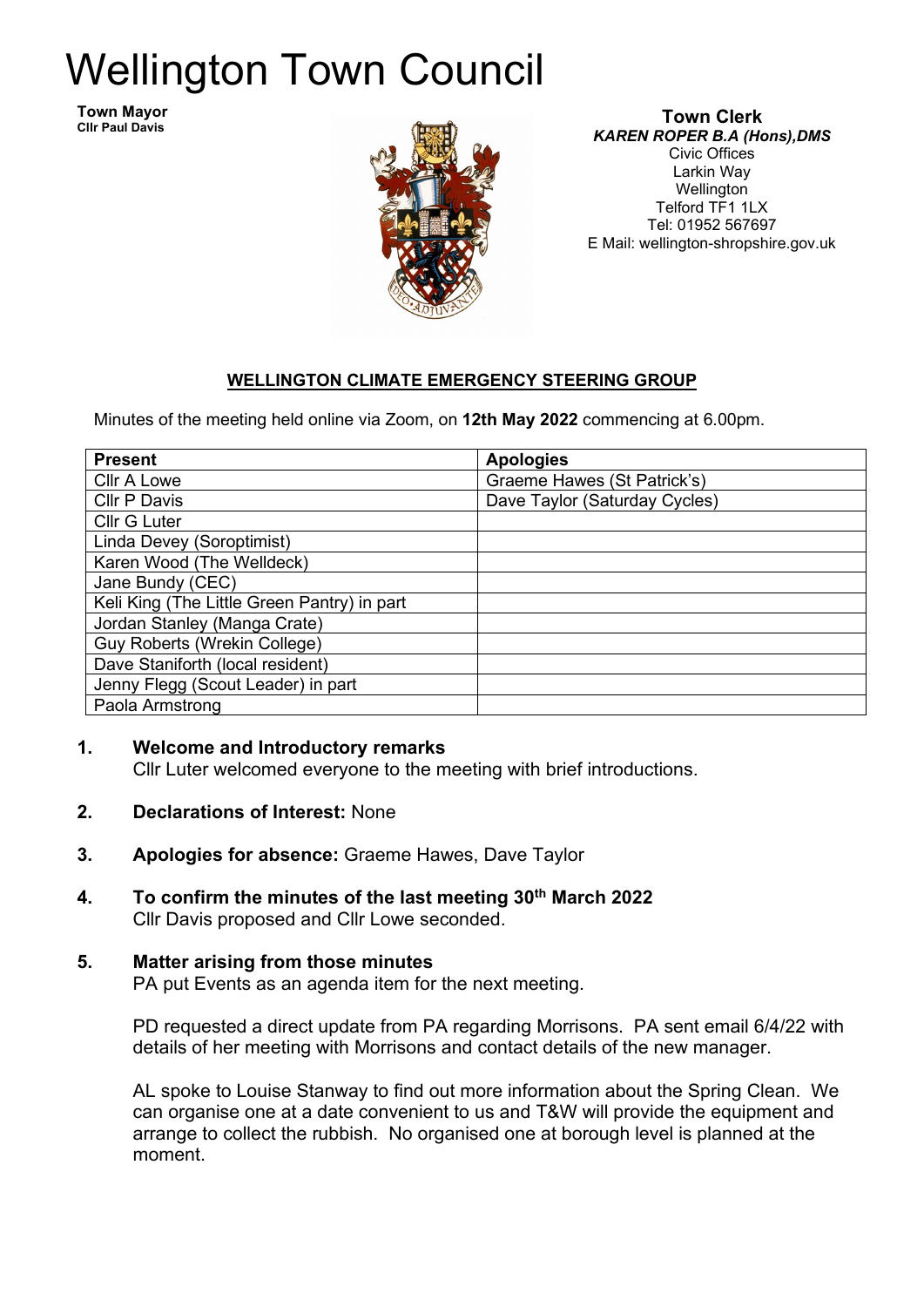PD to work through the Mossy Life directory and contact those businesses that operate in and around Wellington to see if they're interested in signing up to the Plastic Free Initiative. To be carried over to next meeting.

PD to speak to the management at Aldi to see if they would facilitate a mass unwrap. To be carried over to next meeting.

#### **6. Election of Chair and Deputy Chair**

Cllr Lowe proposed PD. GL seconded. PD accepted. PD proposed AL. GL seconded. The question was raised as to whether a non-councillor can act as deputy. AL proposed Keli King as deputy, PD seconded. This will be ratified by council and agreed at the next meeting **ACTION: PA to check if it's possible to have a non-councillor to act as Deputy Chair on a working group**

#### **7. Plastic Free Update**

A discussion was had about access to the portal at Surfers against Sewage. PD will contact them to gain access to the portal.

Graeme Hawes (St Patrick's) did sign up for the Surfers against Sewage but have not heard anything back. It was regarding three pledges the school offered. He has asked for help on an update on this.

AL has been focussing on the schools. He has done a presentation to Wrekin College as a visiting speaker. He has another scheduled at Charlton School and mentioned Charltonbury on Friday 10<sup>th</sup> June 4:30pm and 8:30pm. PD asked for this to be one of the events. KK mentioned about a lady at Veolia who might be able to help.

Guy Roberts has visited the Veolia site with some of the pupils and found them to be incredibly engaging. Very on board with communicating with the schools.

Jordan Stanley (Manga Crate) has already signed up for the SAS scheme and made three changes to his business to try and use less plastic. Jordan also mentioned the Big Plastic Count that is taking place next week.

KWood – still hasn't received her plaque yet and it's been about 7 weeks. KK said that no one had received theirs – but her contact had been on leave and will post them out shortly.

A round of introductions then took place. KK had to leave.

KKing is promoting the big plastic count on her social media and that of Sustainable Wellington and also offering discount in store for people bringing their completed plastic count back into store (The Little Green Pantry).

### **ACTION: PD to contact SAS Quillie to let her know we've elected a new Chair and that he will need access to the portal**

**ACTION: PA to make contact with Veolia to see what they can do for us to raise awareness of plastic free eg have a stall at one of the events.** 

**8. Events**